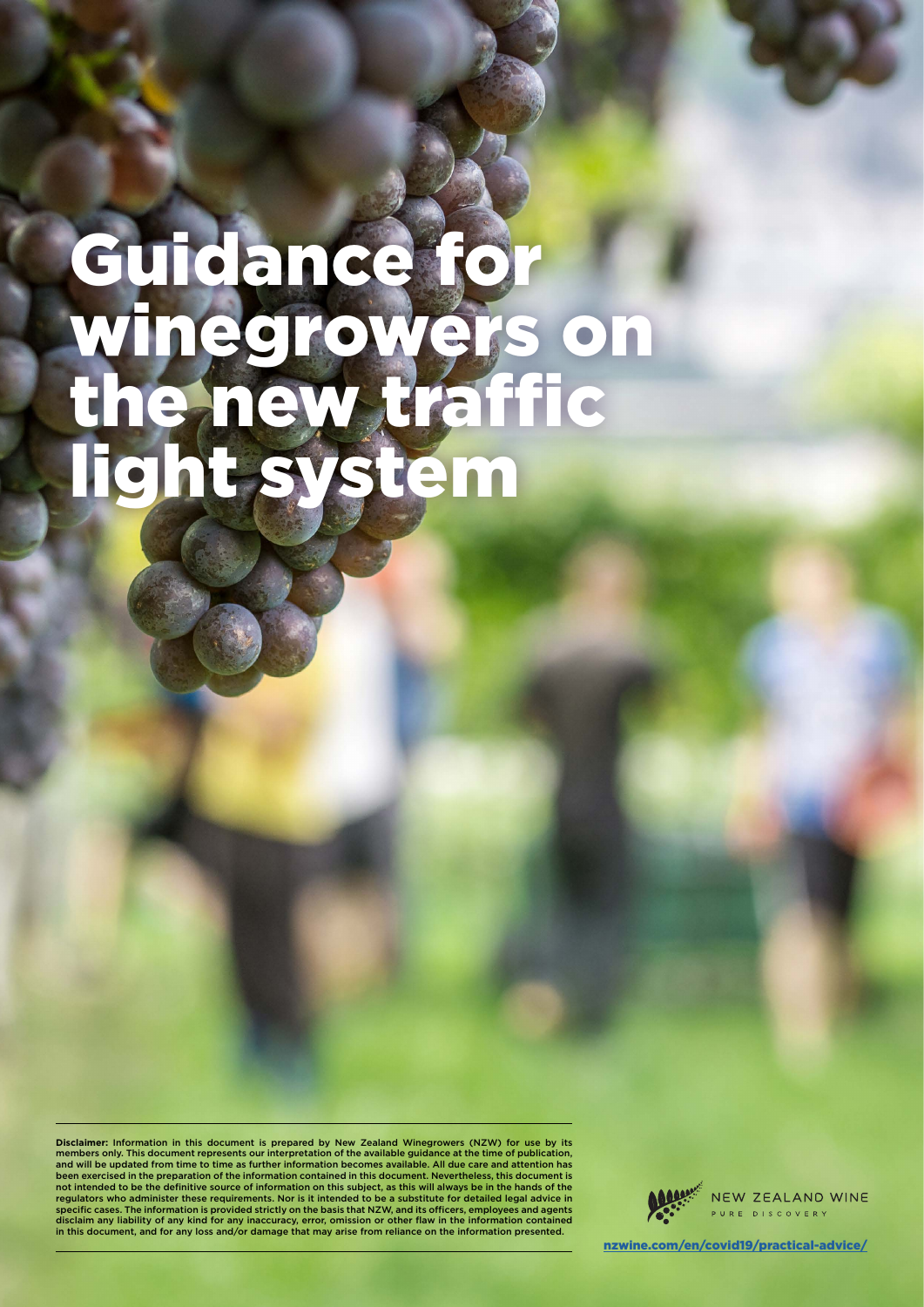# Introduction

The Government has announced major changes to the COVID-19 Protection Framework (the Traffic Light System). Most of the changes will come into effect from **11.59pm on Friday 25 March 2022**. Changes relating to the use of My Vaccine Pass and other vaccination mandates come into effect from **11.59pm 4 April 2022.**

The changes make the system simpler while retaining the restrictions considered to be most effective at reducing the spread of COVID-19. We have significantly streamlined our guidance to reflect the simplified system. Our previous guidance is availabl[e here](https://www.nzwine.com/en/covid19/practical-advice/archived/) if you require further information about a particular topic (e.g., health and safety, planning for vintage).

This information represents NZW's best understanding of the situation. As you know, the COVID-19 situation can change very quickly, and we will endeavour to keep this document updated as frequently as possible. Where we are waiting on clarification on a particular point, or where there is uncertainty, this will be noted in the guidance. Updates in the latest version will be highlighted in yellow.

This guidance is focused on business operations. The latest information for individuals and households is available a[t www.covid19.govt.nz](http://www.covid19.govt.nz/) 

Over time, restrictions will vary between regions, so take note of any particular requirements within your region.

If you have any questions, please email [covidresponse@nzwine.com.](mailto:covidresponse@nzwine.com)

# Key updates

## **Changes to the traffic light system**

From **11.59pm Friday 25 March 2022** the traffic light system is changing. A summary of the changes is set out below. More information can be found [here.](https://covid19.govt.nz/traffic-lights/changes-to-the-traffic-light-system)

#### **The Government is still working on updating its guidance following the announcement of the changes to the traffic light system. We will update this guidance once we know more**.

The key changes are:

- **Contact tracing is no longer required**. Businesses do not have to display a QR code poster or have mandatory record keeping. Visitors/customers do not have to scan in.
- **Capacity limits removed for outdoor events** (at all levels).
- **Increased capacity limit for indoor activities at red** (from 100 to 200 people, based on 1m distancing).
- **Face masks are not required outdoors**.

#### **Vaccine mandate changes**

In addition, from **11.59pm on 4 April**, there will be **no requirement to use My Vaccine Passes**. This also means that vaccination mandates will lift for those covered by the My Vaccine Pass government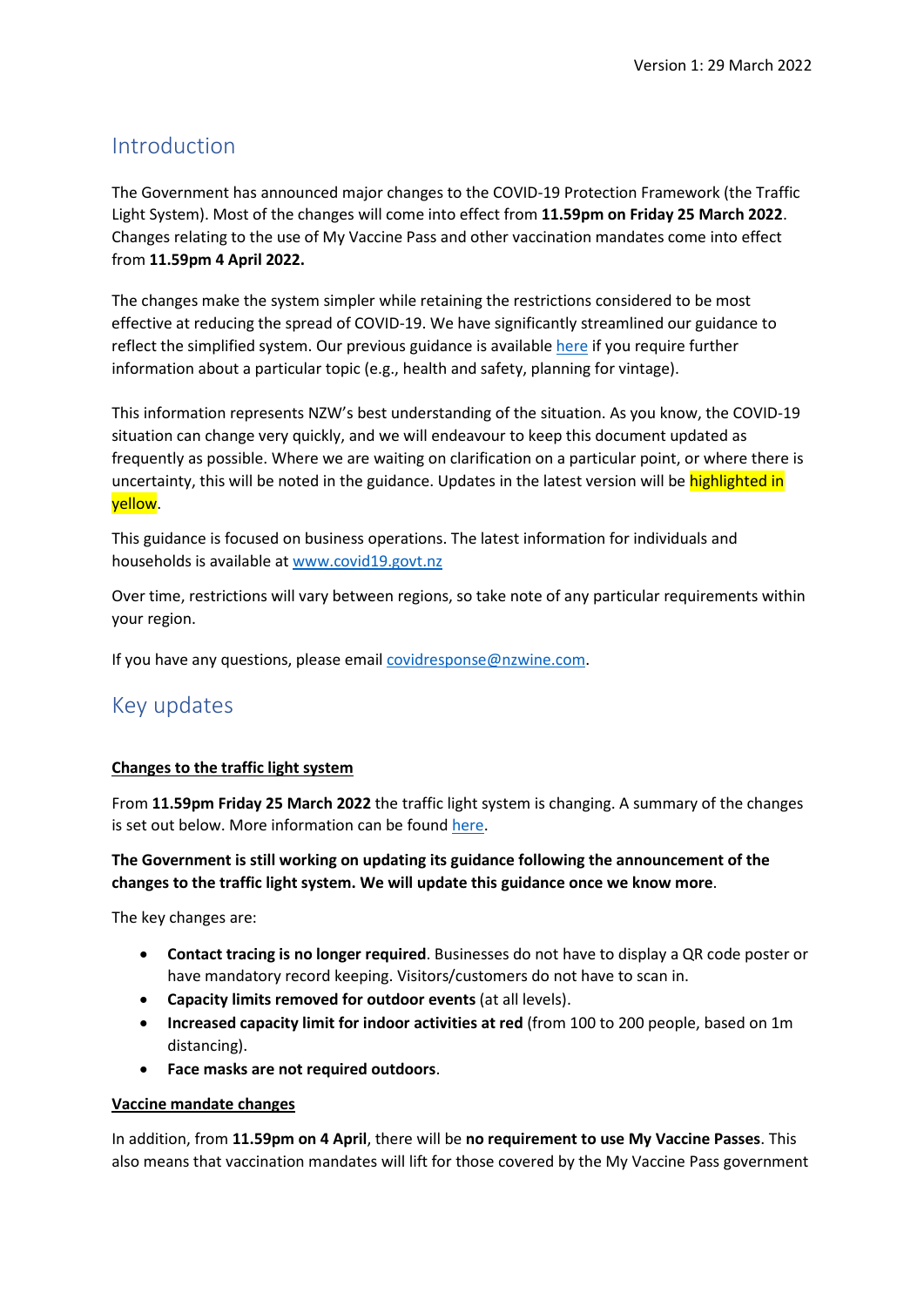mandate (e.g., events and dine-in hospitality businesses). Mandates will remain in place for only a small number of sectors e.g., health and disability workers, prison staff and border workers.

Businesses will still be able to voluntarily introduce workforce vaccination requirements following their own health and safety risk assessment. Given the recent Government announcement on vaccination mandates and the public health advice that the case for vaccination requirements has become more finely balanced, NZW strongly encourages members to review their risk assessments and consider whether any workforce vaccination requirements are appropriate. We understand that MBIE and WorkSafe will be providing updated guidance for businesses, reflecting current public health advice in the coming weeks.

Similarly, businesses currently using My Vaccine Pass requirements can choose whether to continue to use them as a condition of entry if they would like to.

# Requirements for all businesses under the traffic light system

The system is based on three levels of restrictions at green, orange and red. All three traffic light colours operate on the basis that COVID-19 is in the community.

When operating in the new simplified traffic light system, we recommend that members continue to carefully consider the risks posed by COVID-19 and design systems for their operations and for their workers which eliminate or minimise those risks.

Remember - at any setting of the traffic light system, **businesses must operate safely** and eliminate transmission risks where possible. This includes your workers, suppliers, customers, and anyone else who you may interact with. Your workers should feel safe coming to work. Specific health and safety guidance is available on our [practical advice p](https://www.nzwine.com/en/covid19/practical-advice/)age and in our previous traffic light guidance document available [here.](https://www.nzwine.com/en/covid19/practical-advice/archived/)

**Contact tracing is no longer required**: Businesses may choose to undertake contact tracing of potential close contacts in the workplace, if considered useful (e.g., to maintain business continuity). However, this is not mandatory and will not need to be reported to health officials.

Vineyards and wineries are able to operate at all traffic light levels; however, at red light working from home is encouraged where possible.

# Self-isolation and isolation periods

Everyone who tests positive for COVID-19 and everyone who lives with them (household contacts) needs to self-isolate. Cases and household contacts will now self-release at the end of the required isolation period:

## Cases

**The isolation period for positive cases is 7 days**. This isolation period applies regardless of vaccination status.

Cases may self-release themselves from isolation once the relevant isolation period has been completed. Cases do not need to wait for an official message or release to leave. If a case is still sick at the end of the isolation period, they should stay home until they are well.

A negative test is not required to leave isolation. Cases may still return a positive test but that does not mean they are infectious.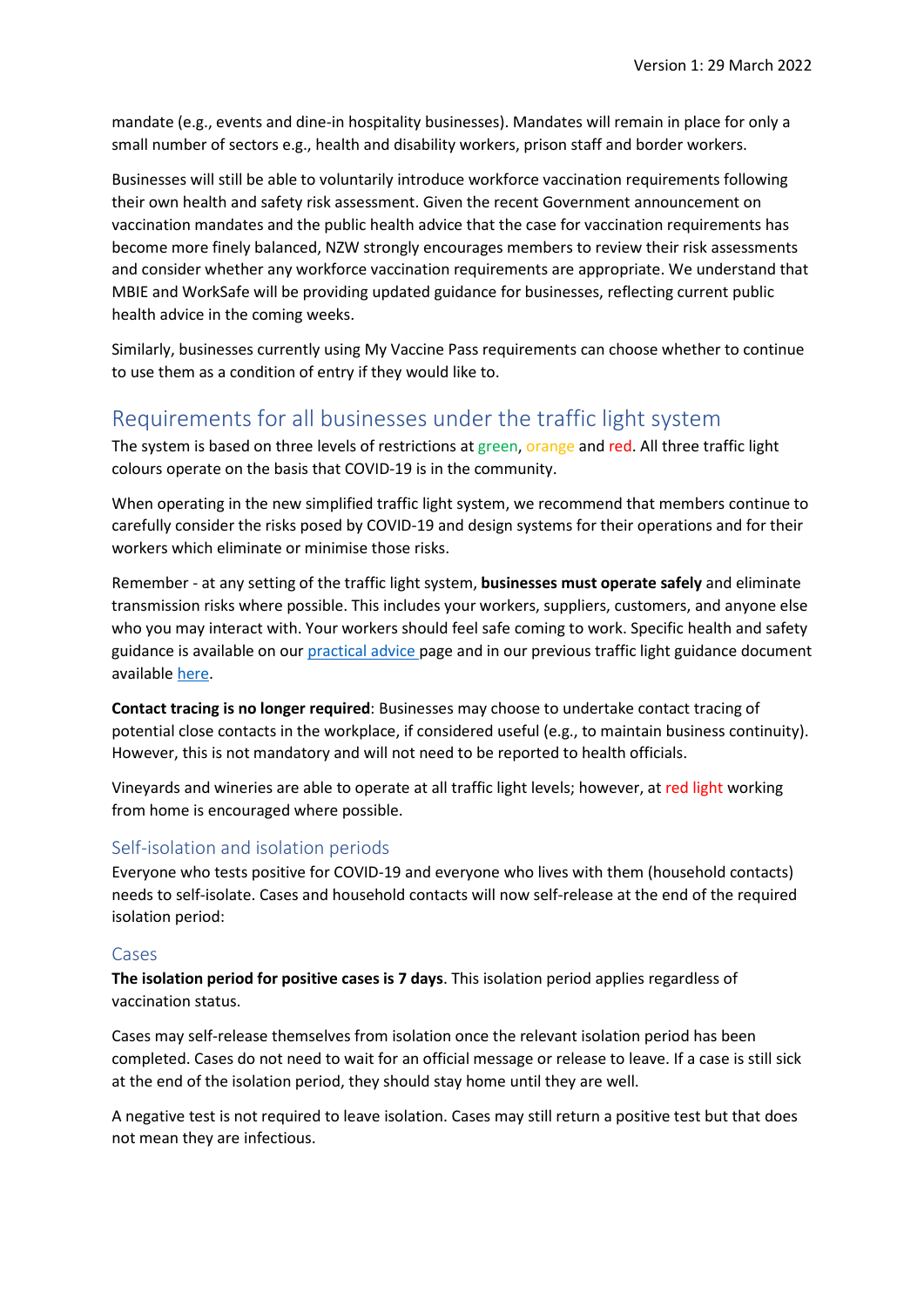Once a case has recovered from COVID-19, they will not need to isolate again for 3 months if someone else in their household tests positive during that time.

More information for positive cases can be found [here.](https://covid19.govt.nz/isolation-and-care/if-you-have-covid-19/)

# Household contacts

A Household contact is a person who:

- Normally shares a residence (e.g., house or flat) with someone who has tested positive for COVID-19 (a case) either on a permanent or part time, or shared custody basis; **AND**
- Spent at least one night or day (more than 8 hours) in that residence while the case was infectious.

The Government has clarified that the following people are **not** Household Contacts but may be Close Contacts:

- People that live in the same group accommodation (boarding houses, hostels, backpackers) as the case; or
- If they don't live with the case but may have spent the night together.

This distinction is important for workers in shared accommodation (e.g., RSE workers). Those persons are not household contacts and do not have to self-isolate if a case was to occur at the group accommodation.

Currently, Household Contacts must:

- **Self-isolate for 7days** from the day that the first person in the household receives their positive test result (or is notified that they are a probable case) until the case completes their 7 days of self-isolation.
- Get a rapid antigen test when the first case in your house gets to days 3 and 7 of their isolation or if symptoms develop at any stage.
- Get a rapid antigen test immediately if symptoms develop at any stage.
- Avoid or minimise contact with the person with COVID-19 as much as possible during your isolation period.

If all tests are negative **and** no symptoms appear, household contacts can complete isolation at the same time as the first person in the household with COVID-19.

More information for household contacts can be found [here.](https://www.health.govt.nz/covid-19-novel-coronavirus/covid-19-health-advice-public/covid-19-information-household-and-close-contacts#closecontacts)

## Close Contacts

Close contacts no longer need to self-isolate but should self-monitor for symptoms for 10 days and get a RAT test immediately if symptoms develop.

A close contact is a person that has had contact with a person with COVID-19 during their infectious period (**two days before** symptom onset or the date they were tested (if they have no symptoms)).

The Ministry of Health defines a Close Contact as a person that has:

- Been close (within 1.5m) to a positive case for more than 15 minutes **and** the case was not wearing a mask or wearing it properly; **OR**
- Had direct contact with respiratory secretions or saliva from a case (e.g., kissing, shared a cigarette, vape or drink bottle, or if the person coughed or sneezed directly on you); **OR**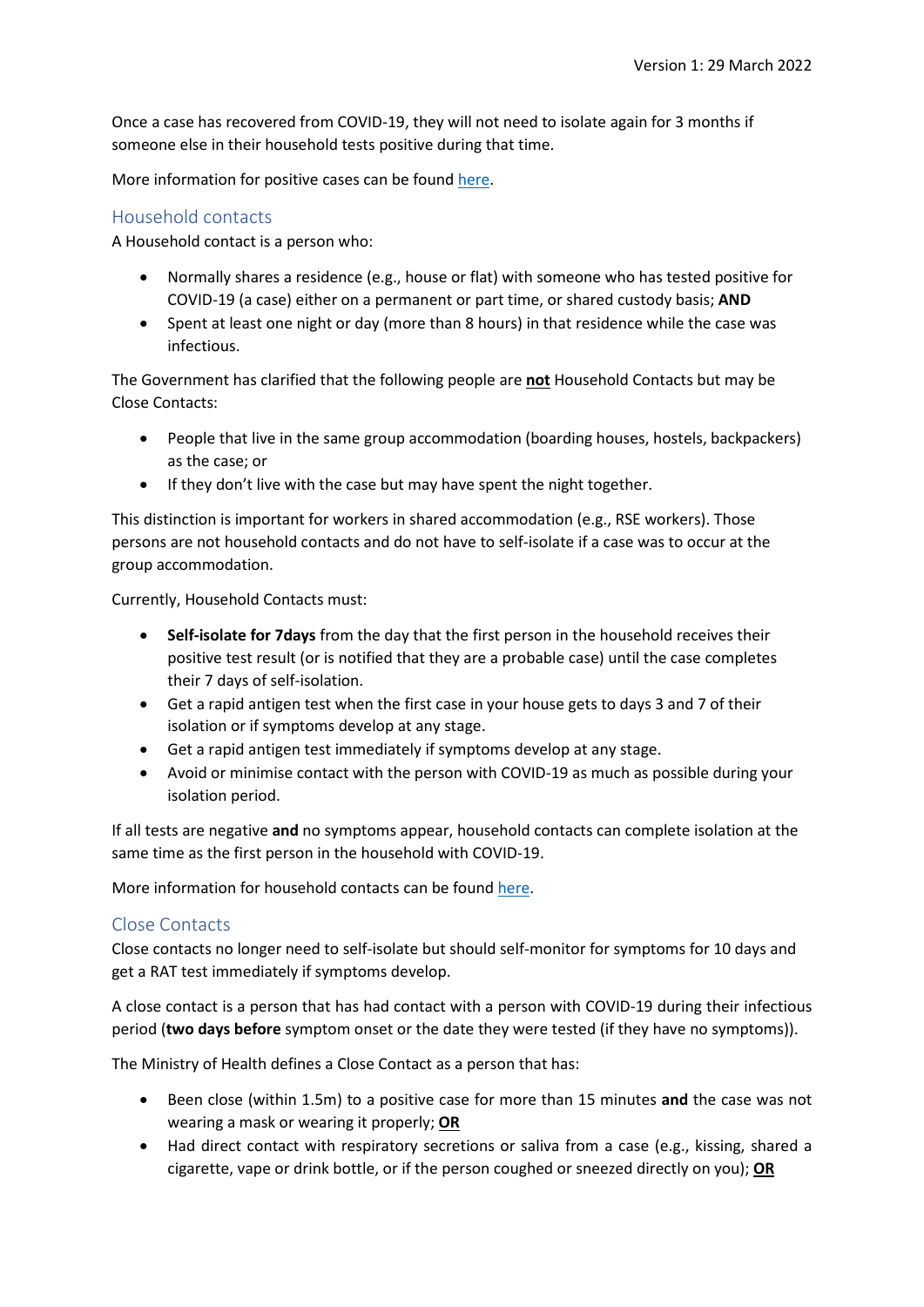- Spent time in an indoor space for more than 1 hour with a case **and** at least one of the following:
	- o The case was singing, shouting, smoking, vaping, exercising, or dancing
	- o The case was not wearing a mask or wasn't wearing it properly
	- $\circ$  The indoor space was poorly ventilated (e.g., there were no windows or doors open)
	- $\circ$  The indoor space was smaller than 100m<sup>2</sup> (about three double garages).

More information about close contacts can be found [here.](https://www.health.govt.nz/covid-19-novel-coronavirus/covid-19-health-advice-public/covid-19-information-close-contacts)

Businesses should refer to the guidance on the Ministry of Health's website if you are notified of a positive case at your business. Guidance for businesses is availabl[e here.](https://www.health.govt.nz/covid-19-novel-coronavirus/covid-19-health-advice-public/covid-19-information-household-and-close-contacts/guidance-workplaces-staff-impacted-covid-19)

Please also refer to NZW'[s Health and Safety Planning Guidance](https://www.nzwine.com/en/covid19/practical-advice/) for information as to measures that can be taken to minimise close contact between workers.

# Returning to work at Phase 3

Both of the return to work pathways detailed below are available to contacts that are required to isolate (household contacts) to return to work during their isolation period.

Note: close contacts (that are not household contacts) are no longer required to self-isolate and are able to remain at work as normal. They do not need to utilise the return-to-work pathways.

More details about these pathways are set out below and is available [here.](https://www.business.govt.nz/covid-19/close-contact-exemption-scheme/?decisionpathway=503)

# Pathway 1: Bubble of One

If your worker is a household contact of a positive case of COVID-19, they can continue to work during their self-isolation period if they are:

- Vaccinated;
- Asymptomatic;
- Not customer facing; and
- Able to maintain an individual "bubble of one" while at work (whether indoors or outdoors).

Under this option workers will not be required to undertake rapid antigen testing to return to work and businesses are not required to register. 'Bubbles of One' are available to all businesses and there is no limit on the number of 'bubbles of one' you can have at your business.

To maintain a Bubble of One at work the worker must:

- **Work in single indoor or outdoor space with no other person present** in that space. A single indoor space is defined as a space with walls (whether permanent or temporary) that substantially divide that space from other spaces. A single outdoor space is defined as a space with walls (whether permanent or temporary) that substantially divide that space from other spaces; or all people in that space are separated by at least 2 metres from other people who are outside of that space.
- **•** Use a medical mask<sup>1</sup> at all times (including before entry to the workplace) and change these as needed during the day.
- **Comply with any other infection prevention and control protocols at work** (ie your health and safety measures).

<span id="page-4-0"></span> $1$  For example, a type IIR/Level 2 mask or above. This includes the blue medical masks that are commonly available. See the below guidance on mask requirements for more details.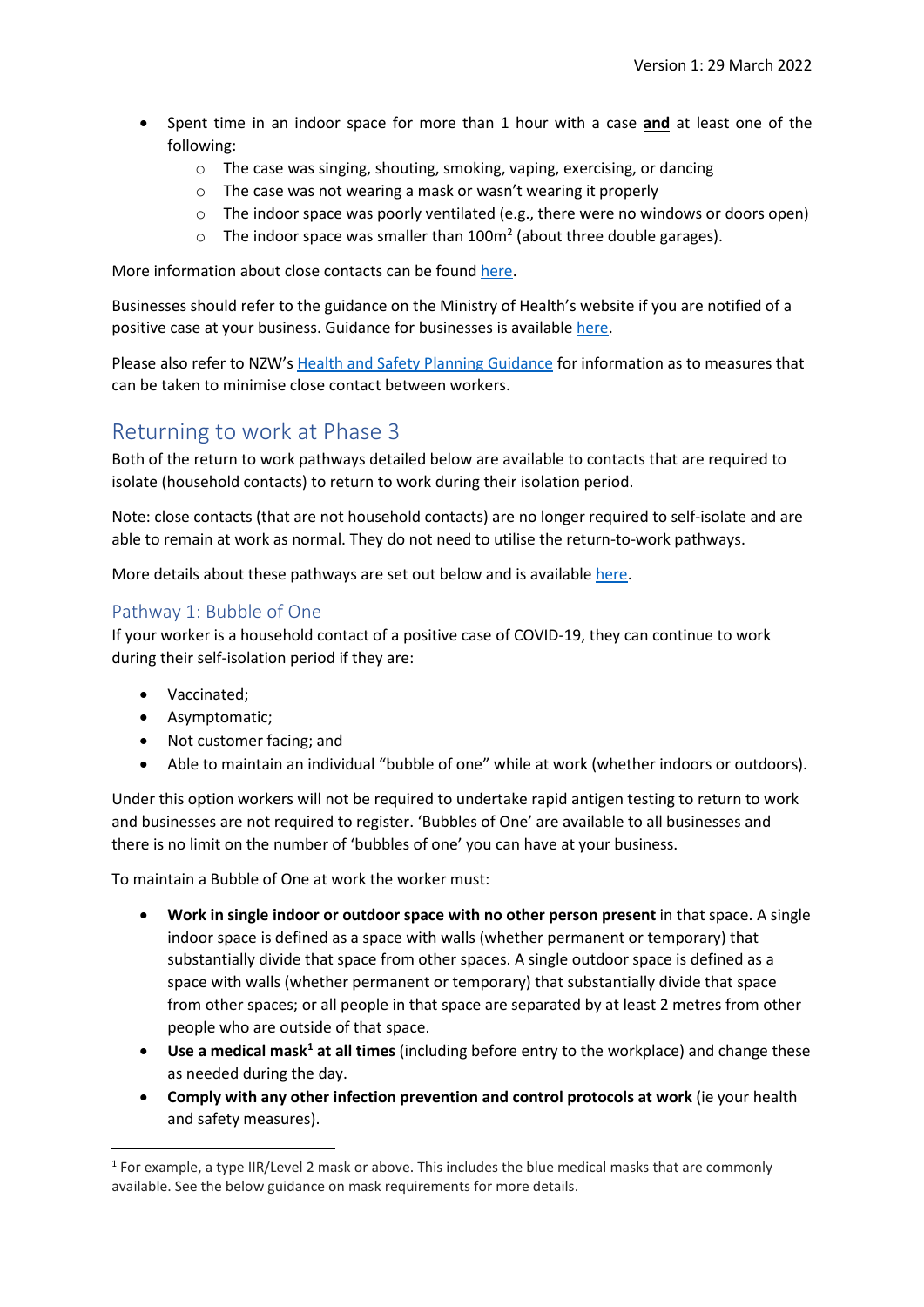- **Travel solo to, from and around work** or between jobs (public transport must not be used)
- **Eat alone** in a well-ventilated space, outdoors where possible.
- Use a **dedicated bathroom** (if this is not possible, no others should be present in the bathroom while the worker is using it).
- Ensure that if symptoms develop the worker leaves the workplace and gets a test immediately (as per th[e public health advice](https://www.health.govt.nz/our-work/diseases-and-conditions/covid-19-novel-coronavirus/covid-19-health-advice-public/contact-tracing-covid-19) for close contacts with symptoms).
- Continue participating in regular workplace surveillance testing (if applicable).

Outside of work, the worker must self-isolate as required by the [Ministry of Health.](https://www.health.govt.nz/our-work/diseases-and-conditions/covid-19-novel-coronavirus/covid-19-health-advice-public/contact-tracing-covid-19) Generally, this means the worker cannot go anywhere other than work or home and must undergo testing as required. If at any point the worker receives a positive test or become symptomatic they must return to isolation and get a PCR test, meaning they will be unable to attend the workplace.

We consider this pathway will be most easily available for vineyard workers, truck, tractor and harvest drivers etc.

# Pathway 2: Close Contact Exemption Scheme

This option is only available to "critical sectors", including food production (which includes grape and wine production and packaging).

This option enables workers at registered critical services who are household contacts of a positive COVID-19 case to continue to work during their self-isolation period as long as they are:

- Vaccinated;
- Asymptomatic; and
- Return a negative rapid antigen test (RAT) **prior to** each day/shift they are at work during the isolation period. The test must be taken **before** leaving their place of self-isolation.

Workers must self-report their daily test result via a portal on their individual My Covid Record. Video instructions on how to self-report a test result on My Covid Record is availabl[e here.](https://www.youtube.com/watch?v=yGifSro0rf4) If a worker cannot access My Covid Record they should call 0800 222 478 for assistance. Workers must also advise their employer of their test results before leaving their place of self-isolation and attending work.

While the worker is at the workplace the following safety protocols must be adhered to:

- **Daily symptom check** and **daily RAT before** leaving their place of self-isolation;
- **Use a medical mask**<sup>3</sup> **at all times** (put on before entry to the workplace) and change these as needed during the day.
- **Comply with any other infection prevention and control protocols at work** (ie your health and safety measures).
- **Travel solo to, from and around work** or between jobs where possible.
- Ensure **good ventilation** when in small spaces and **masks must be worn by everyone present.**
- When mask is removed (e.g., for eating or drinking) physical distancing must be maintained. The worker should **eat alone** in a well-ventilated space, outdoors where possible.
- Continue regular workplace surveillance testing (if applicable).

Outside of work, the worker must still self-isolate as required by the [Ministry of Health.](https://www.health.govt.nz/our-work/diseases-and-conditions/covid-19-novel-coronavirus/covid-19-health-advice-public/contact-tracing-covid-19) Generally, this means the worker cannot go anywhere other than work or home and they must still undertake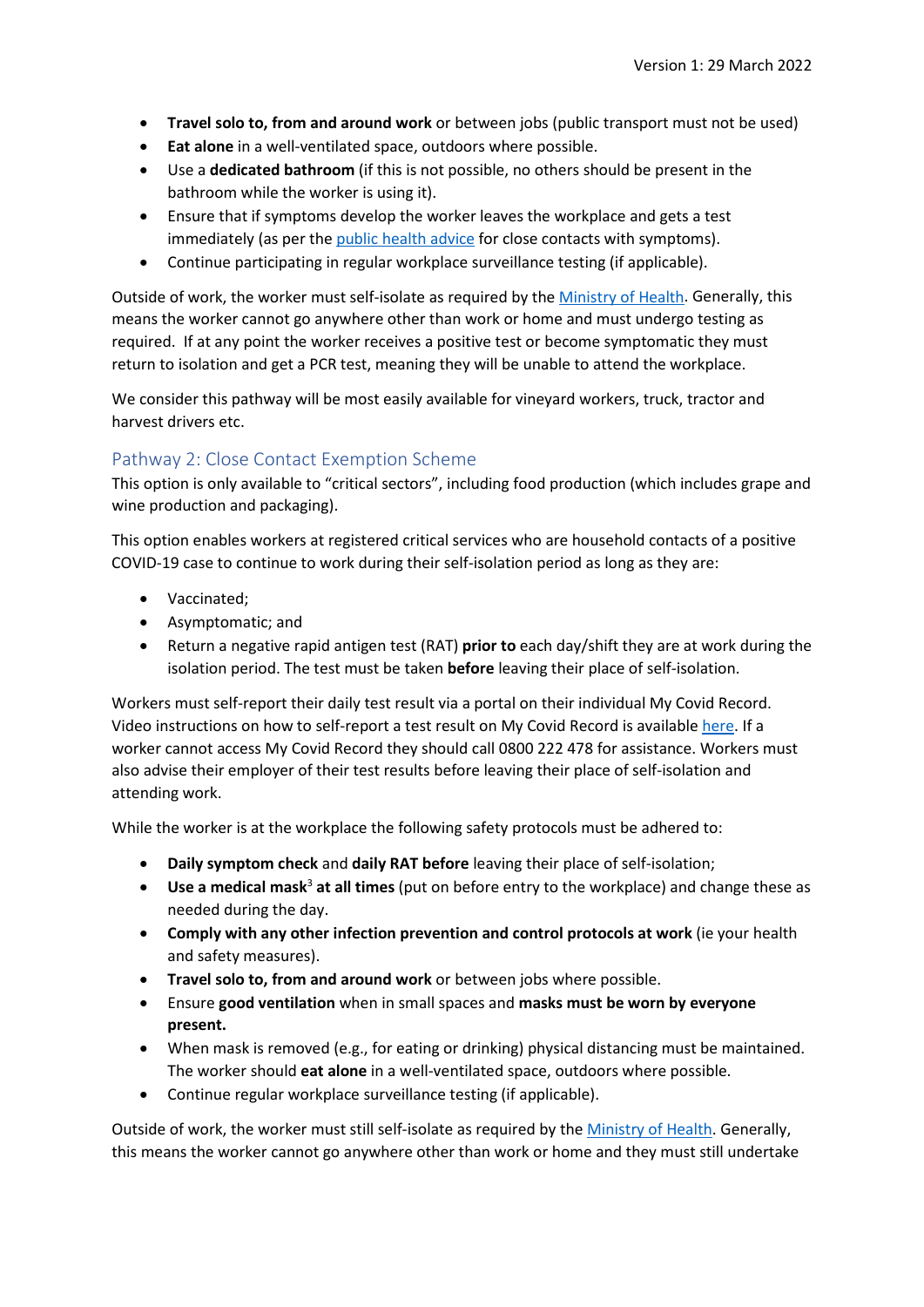testing as required. If at any point the worker receives a positive test or become symptomatic they must return to isolation and get a PCR test, meaning they will be unable to attend the workplace.

#### *How to register your business*

Businesses that wish to utilise this scheme **must register themselves** on the Close Contact Exemption Scheme Critical Services Register through Business Connect [here.](https://www.business.govt.nz/covid-19/close-contact-exemption-scheme/) Registrations can be made by the business owner, managers or an individual nominated by one of those people on behalf of the business.

We understand that registration will be automatically approved, but MPI will also be reviewing registrations.

#### **NZW has published additional guidance to assist with the registration process - available [here](https://www.nzwine.com/en/covid19/practical-advice/)**

#### *Access to RATs under the Close Contact Exemption Scheme*

Businesses can either supply RATs to their workers (if available) themselves **or** workers / businesses will be able to order free RATs from the Ministry of Health as part of this scheme.

Critical workers can order RATs via the online [Rapid Antigen Test Order Form.](https://ncts.force.com/ratorder/s/) This form must be completed to get an order number. If you cannot access the form you can call 0800 222 478 and follow the prompts. After submitting the form, you will receive a confirmation email containing the RAT Order Number. You can then pick up your tests from the chosen RAT collection site (see below).

Workers will be able to collect free RATs from a Ministry of Health collection site. The locations of the collection sites in each region are available on the drop-down menu on the Order Form. You can also find the locations of collection sites in your region on the [Healthpoint](https://www.healthpoint.co.nz/covid-19/?covidTesting=rats) website.

Workers need to present the following documents when collecting RATs:

- A copy of the letter the business received from the Critical Services Register confirming registration (from MBIE)
- Personal ID (e.g., drivers licence or passport).
- Confirmation that the worker is a household contact (e.g., text message). If a worker has not received confirmation that they are a close contact they need to call Healthline or selfidentify as a close contact via the webform.

## *RATs for worksites with multiple contacts*

Businesses who have 15 or more household contacts within their business can now arrange delivery of RATs direct to their business, rather than sending their workers to a distribution hub. More details about how to access RATs in this way is available [here.](https://www.health.govt.nz/covid-19-novel-coronavirus/covid-19-health-advice-public/assessment-and-testing-covid-19/rapid-antigen-testing?utm_source=CEO+updates+re+Covid+19&utm_campaign=ea07a45c83-EMAIL_CAMPAIGN_2022_02_24_12_10&utm_medium=email&utm_term=0_e51907da63-ea07a45c83-73095859)

Additional information about access to and the use of RATs is available [here,](https://www.health.govt.nz/our-work/diseases-and-conditions/covid-19-novel-coronavirus/covid-19-health-advice-public/assessment-and-testing-covid-19/rapid-antigen-testing#business) including specific guidance for critical workers. That guidance sets out the process for collecting and undertaking RATs as part this scheme. We recommend you review that guidance if your business is utilising this pathway.

Additional details about the scheme and the process are available [here.](https://www.business.govt.nz/covid-19/close-contact-exemption-scheme/?decisionpathway=503)

## *Administering RATs*

Detailed guidance about how to administer RATs and how to report test results on My Covid Record is availabl[e here.](https://www.health.govt.nz/covid-19-novel-coronavirus/covid-19-health-advice-public/assessment-and-testing-covid-19/rapid-antigen-testing#using) This includes a useful pdf guide for workers undertaking RATs for this scheme.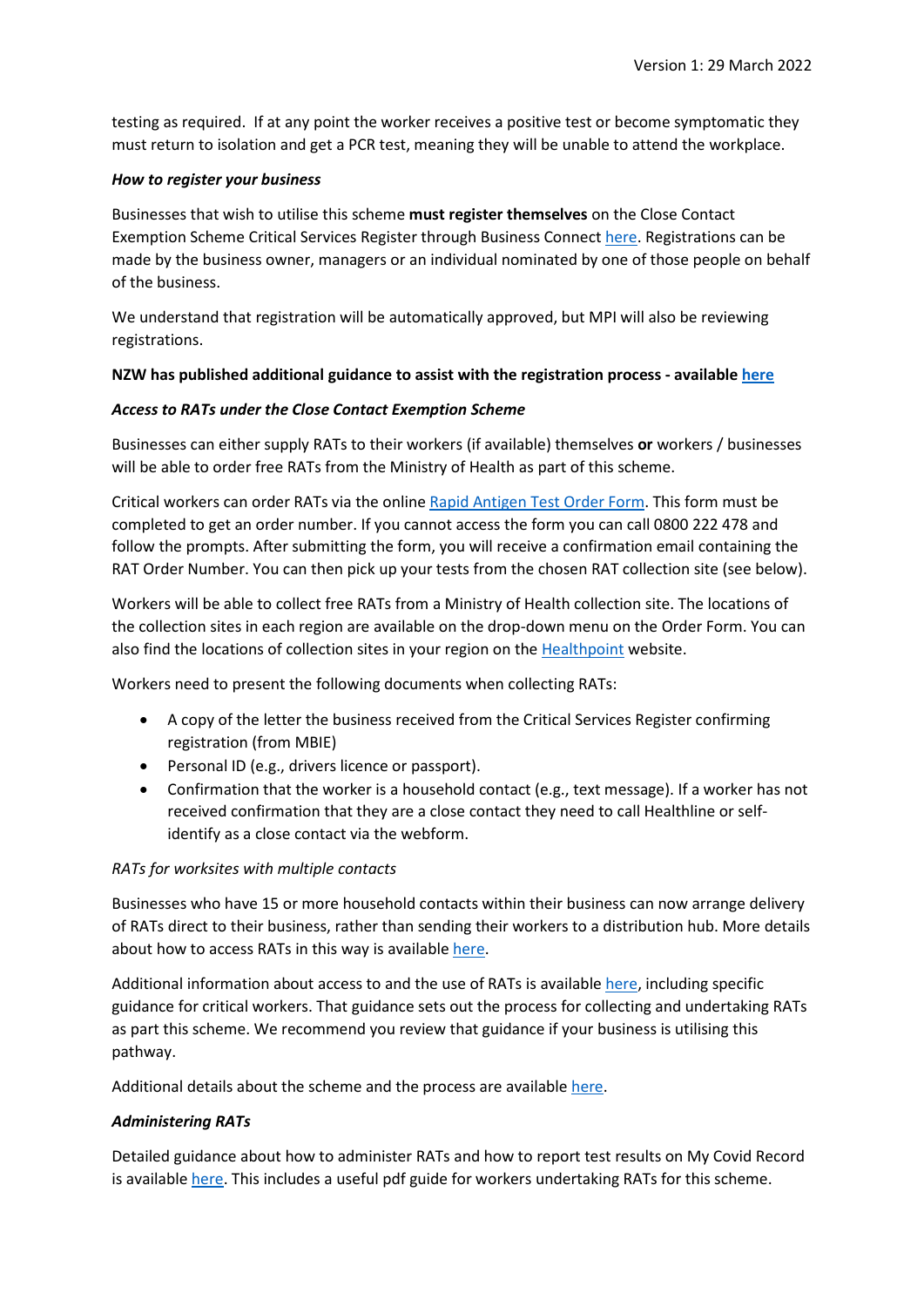# Mask requirements

Mask are an important part of the response to the omicron outbreak. These requirements apply to hospitality businesses, events and gatherings (as well as close proximity businesses).

- Workers who are subject to a vaccination mandate are required to wear a **medical grade mask** when working in public facing roles. This means that staff working in public facing roles in cellar doors, winery restaurants / cafes and at events need to wear medical grade masks. If not in a public facing role, medical grade masks are not required but those workers are still required to wear a mask.
- Workers who are utilising either of the return-to-work pathways detailed above must wear a **medical grade mask** at all times.
- Those attending a food and drink business, close proximity business, and events and gatherings must wear a mask. Masks may be removed when attendees are seated, eating, drinking or exercising. Attendees at a gathering where they have exclusive use of the venue (e.g., weddings) do not need to wear a face mask.
- Face coverings must be an actual mask and attached to the head by loops around the ears or head. Scarves, bandannas or t-shirts are not acceptable.

As far as we are aware mask requirements at orange and green remain the same but this may change in the future. You can find detailed information about face mask requirements (including how to wear a face mask safely[\) here.](https://covid19.govt.nz/prepare-and-stay-safe/keep-up-healthy-habits/wear-a-face-mask/)

# Types of Masks

Information about some different types of face masks is availabl[e here.](https://www.health.govt.nz/covid-19-novel-coronavirus/covid-19-health-advice-public/covid-19-use-face-masks-community)

Masks and respirators provide different levels of protection depending on the type of mask and how they are used.

## *Disposable Medical Grade Masks*

A certified, well fitting medical mask (sometimes called surgical or procedure masks) offers a good level of protection against COVID-19. They are more effective than reusable fabric masks.

Medical grade masks **must** be worn by some workers (including anyone subject to the My Vaccine Pass Mandate and workers utilising either of the return-to-work pathways).

A medical grade mask/face covering is a face covering that meets or exceeds any of the following standards:

- **Type IIR** of BS EN 14683:2019 Medical Face Masks. Requirements and Test methods;
- **Level 2** of ASTM F2100-21 Standard Specification for Performance of Materials Used in Medical Face Masks; or
- **AS 4381:2015** single use face masks or use in health care.

Disposable medical masks can be purchased from retail stores such as supermarkets or pharmacies. When purchasing, check the box to ensure it complies with the requirements as not all disposable masks meet the standards.

Medical masks are typically flat or pleated. They are affixed to the head with straps that go around the ears, or head, or both. It is important to wear a mask correctly. The mask should fit securely over the nose, mouth and chin with no gaps at the side.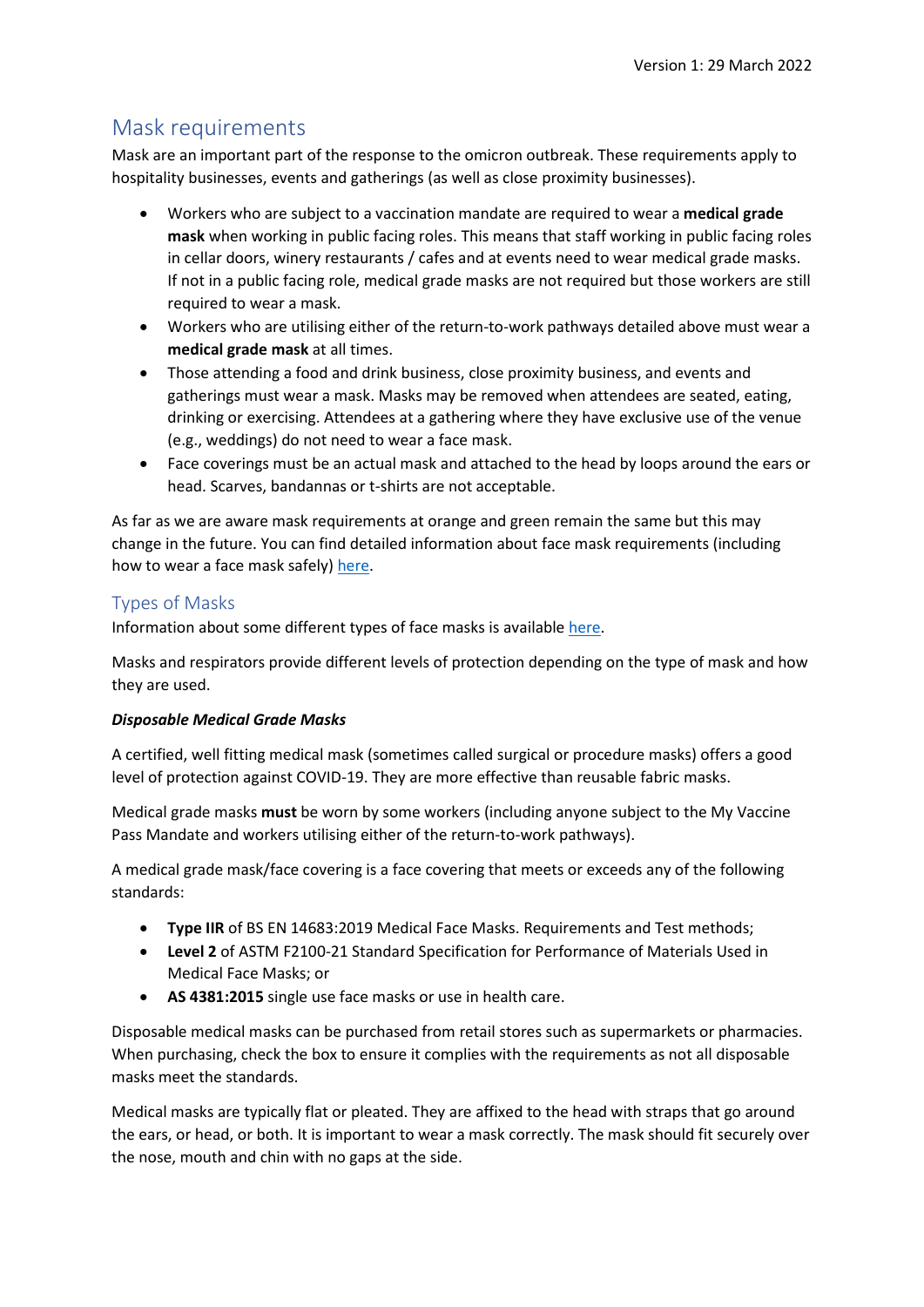A video demonstrating how to wear a medical (called a surgical mask in the video) and how to improve the fit of a surgical mask is available [here](https://www.youtube.com/watch?v=i68Doa4kS_M)

## *Disposable N95/P2 particulate respirators*

Disposable high-filtration masks or particulate respirators generally offer the highest level of protection, when used correctly. These types of masks also meet the legal requirements for workers required to wear medical grade masks.

To be effective, a tight facial seal covering the nose, mouth and chin is required. When fitting a P2/N95 masks it is important to follow the manufacturing instructions to ensure it is fitted correctly. A video demonstrating how to generally fit an N95/P2 mask is available [here.](https://www.youtube.com/watch?v=i68Doa4kS_M)

# Hospitality, events and gatherings

*This guidance refers to the term 'hospitality businesses', which is the term that the Government has referred to in its guidance so far. The Order refers to hospitality businesses as 'food and drink business or services', this includes winery cafes, restaurants and cellar doors. In addition, cellar doors may operate as a purely retail space and follow the retail requirements (instead of the hospitality requirements).* 

**From midnight 4 April 2022**, there is **no requirement to use My Vaccine Passes**. Until 4 April, where My Vaccine Passes are not used, current restrictions remain. However, after 4 April, the same restrictions (e.g., capacity limits) will apply to everyone.

After 4 April, Businesses may still choose to use the My Vaccine Pass system if they wish.

Where there are number limits (e.g., at red light), these apply to a **defined space or to the premises**. A defined space is:

- an indoor area that has no direct airflow to another indoor area that is being used; or
- an outdoor area that is separated from other outdoor areas by 2 metres.

A premises can have more than one defined space. If you are setting up multiple defined spaces in your premises, you must have processes to ensure that people using each space (other than workers) do not mix closer than 2 metres with other persons using, entering or leaving the premises. This means that people from different defined areas cannot mix in common spaces such as entrances, exits and toilets.

In practice, this means that if you have a restaurant and a cellar door that have separate entrances, bathrooms etc you can host a gathering of up to 200 people (plus staff) in the restaurant, without that restricting the numbers you can host in the cellar door.

## **Number limits apply to attendees only**, not to your workers.

Other tips for hospitality, events and gatherings in the traffic light system:

• **Safe consumption of alcohol:** As is required by your licence, you need to ensure customers consume alcohol safely. Note that intoxicated customers may be less willing or able to comply with the other restrictions (e.g., physical distancing).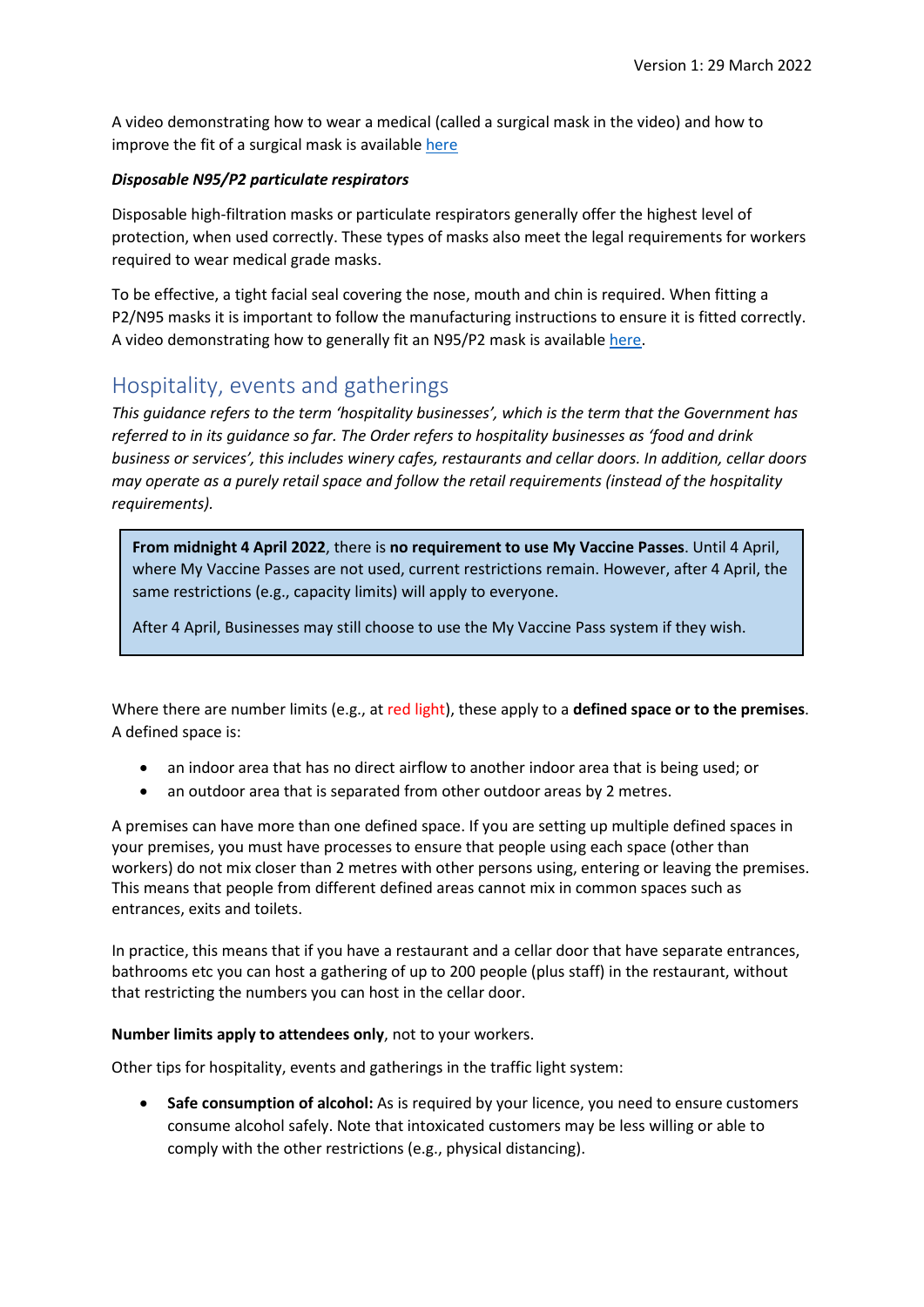- **Payment:** We recommend that payment should be taken at the table (i.e., you go to the customer, rather than them coming to you). This could be done via a mobile EFTPOS machine. While you can take cash, it is not recommended, and if you do choose to take cash you should consider how you will reduce the risks associated with this.
- **Reducing touchpoints:** Consider how you can minimise the number of surfaces that customers need to touch. As well as things like payWave, this could include using laminated tasting notes or menus, that can be easily sanitised.
- **Spittoons**: Spittoons are a particular risk for cellar doors or other facilities offering wine tastings. You should of course continue to provide spittoons as part of your host responsibility obligations; however, we recommend that spittoons should be washed between each group and should not be shared between different groups.

#### **For hospitality businesses at each traffic light -**

#### **At red:**

- **With My Vaccine Pass**: There is a cap of 200 people (plus staff) for indoor activities and there must be 1 metre distancing between groups. [This means that you may not be able to physically distance and have 200 people.] We recommend that your displays (e.g., price lists at a cellar door) are easily visible from wherever your customers will be, so they are not tempted to wander around the premises to view them.
- People must also be seated at a table at all times when on the premises, except in the following circumstances:
	- o entering or departing;
	- o using a toilet or bathroom; and
	- o paying.
- Face Masks are required for customers in indoor settings. Masks may be removed when seated and to eat and drink. Face masks must be worn when paying, using the bathroom and entering and exiting the venue.
- There are no capacity limits for outdoor hospitality activities. Face masks are not required outdoors.
- **Without My Vaccine Pass**: Only contactless operations (e.g., click and collect / takeaway only) are permitted. From midnight 4 April 2022, these restrictions will be lifted. In the meantime, takeaway only services, including hospitality businesses and cellar doors should follow the rules for retail.

Workers must wear masks regardless of whether My Vaccine Pass is used. Medical grade masks must be worn by workers in public facing roles (e.g., wait staff).

#### **At orange:**

- **With My Vaccine Pass:** Your business can operate without any number limits.
- Face Masks are required for customers in indoor settings. Masks may be removed when seated and to eat and drink. Face masks must be worn when paying, using the bathroom and entering and exiting the venue.
- **Without My Vaccine Pass:** Only contactless operations (e.g., click and collect / takeaway only) are permitted. From midnight 4 April 2022, these restrictions will be lifted.

Face masks are required for workers regardless of whether My Vaccine Pass is used. Medical grade masks must be worn by workers in public facing roles (e.g., wait staff).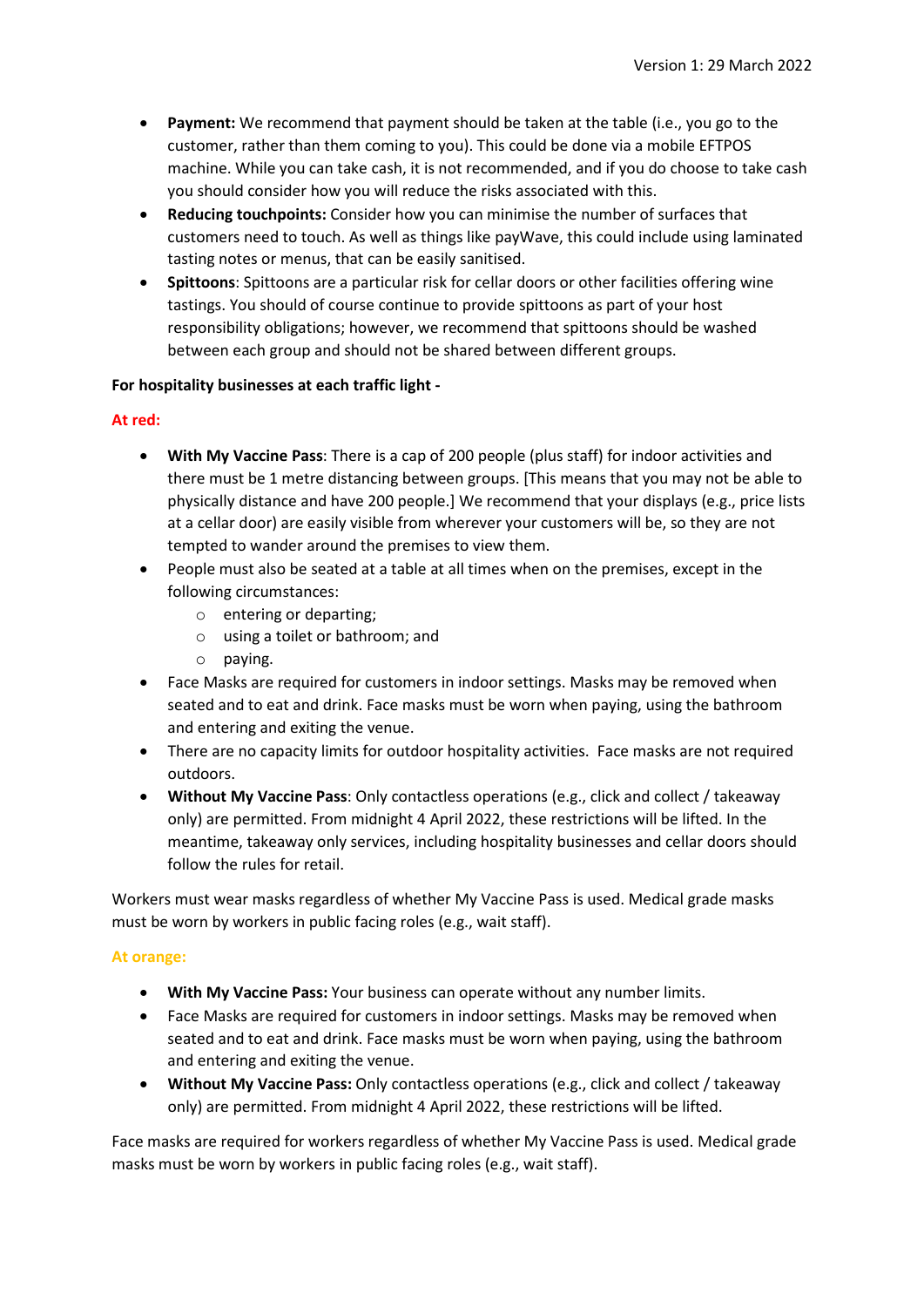#### **At green:**

• **No restrictions.** Good health behaviours are encouraged.

Face masks are recommended but not required.

#### Events and gatherings

Definitions:

- An 'event' includes an activity organised by a business or service that is held at commercial or private premises. This includes where you may hire out part of your business for a concert or conference (for example).
- A 'gathering' is people who are intermingling as a group, and includes social activities (e.g., weddings).

If you have an event facility people can hire where food and drink is provided for consumption, or if you host a private event (e.g., a concert/conference):

#### **At red:**

- **With My Vaccine Pass**: The capacity limits are the same as for hospitality above, except that only food and beverage service must be kept seated and separated.
- At gatherings, people do not need to physically distance
- **Without My Vaccine Pass**: You can only host gatherings (e.g., a wedding), with a maximum of 25 people in a defined space.

In both situations, masks are:

- required for *workers* at food and drink business and services, including within events (they are strongly encouraged for workers at other events, excluding performers where it is impractical).
- required for workers at gatherings. Workers in public facing roles (eg wait staff) must wear a medical grade mask.
- Required for attendees unless
- for gatherings, face masks are not required for attendees where the group have the exclusive use of the venue (e.g., weddings).

#### **At orange:**

- **With My Vaccine Pass**: Your business can operate without any number limits.
- **Without My Vaccine Pass**: You can only host gatherings (e.g., a wedding), with a maximum of 50 people in a defined space.

Face coverings are required for *workers* at food and drink business and services, including within events (they are strongly encouraged for workers at other events, excluding performers where it is impractical). Attendees are encouraged to wear masks but they are not required.

#### **At green:**

- **With My Vaccine Pass:** Your business can operate without any number limits.
- **Without My Vaccine Pass:** Your business can open with up to 100 people maximum (based on 1 metre distancing). The requirements are the same as for hospitality at red light with My